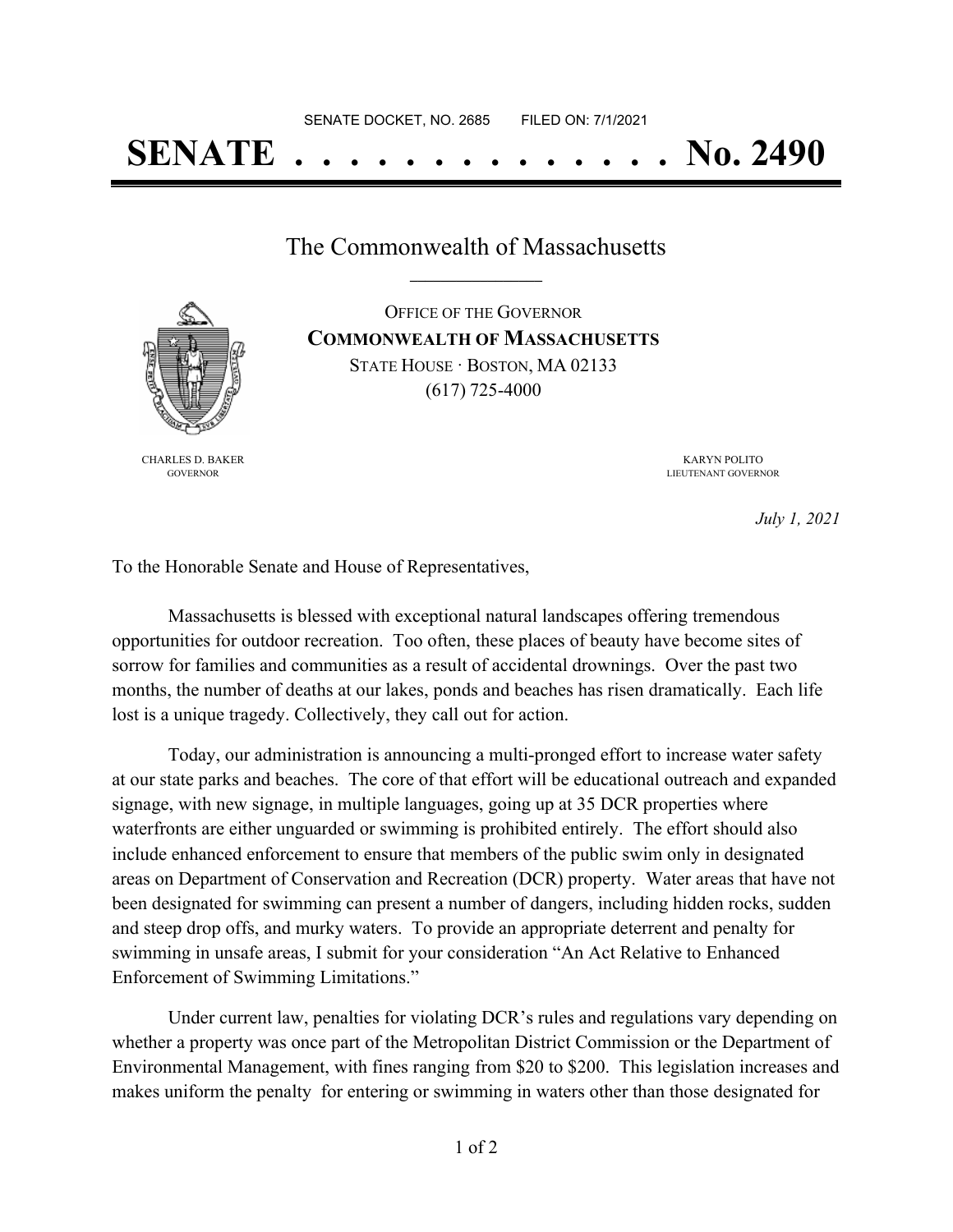swimming by DCR to a maximum fine of \$500, and preserves all other DCR authorities with respect to rules and regulations for its properties as they exist today.

I urge your prompt enactment of this legislation.

Respectfully submitted,

Charles D. Baker, *Governor*